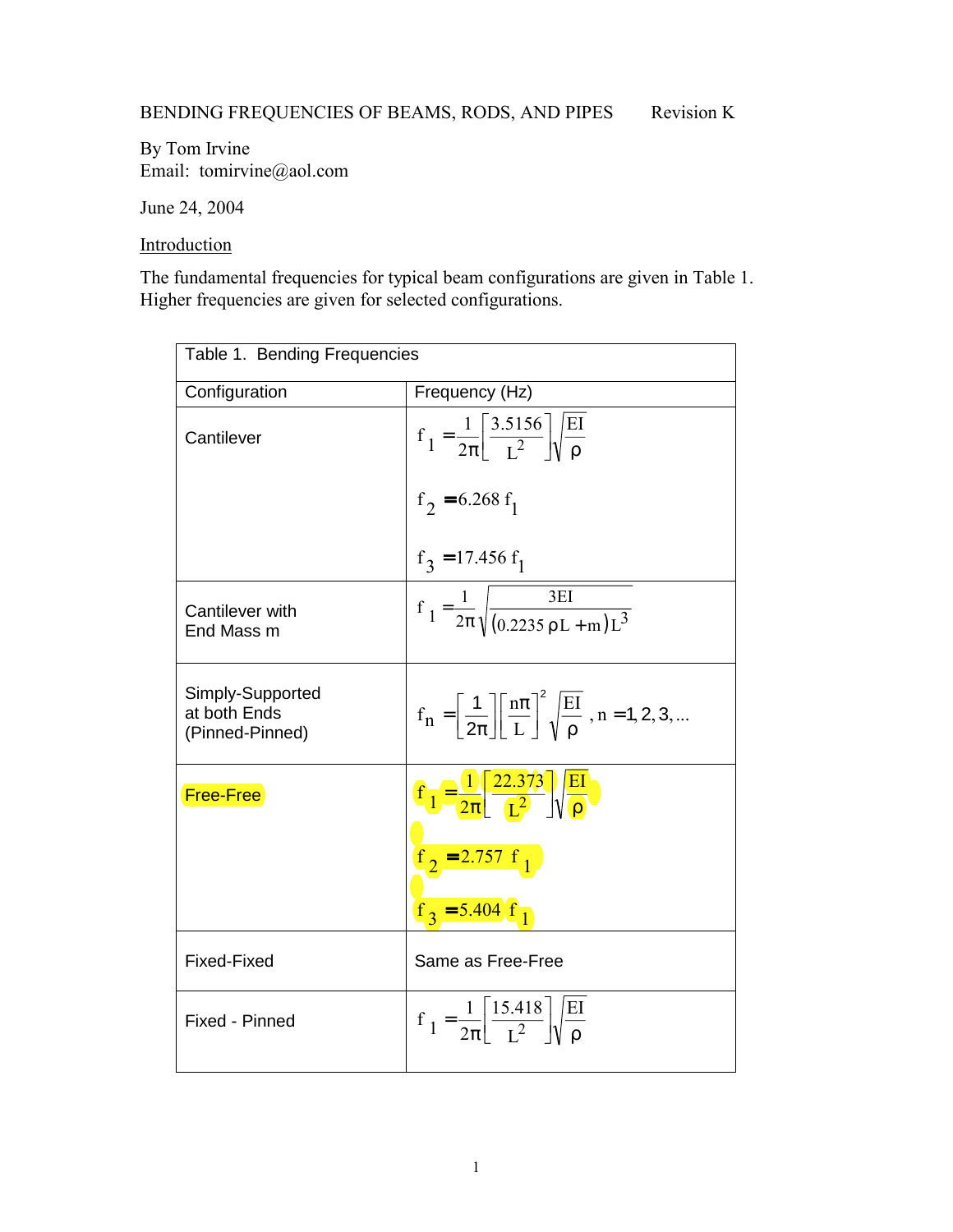where

- E is the modulus of elasticity.
- I is the area moment of inertia.
- L is the length.
- ρ is the mass density (mass/length).

The derivations and examples are given in the appendices per Table 2.

| Table 2. Table of Contents |                                                                            |                                                       |                   |
|----------------------------|----------------------------------------------------------------------------|-------------------------------------------------------|-------------------|
| Appendix                   | <b>Title</b>                                                               | <b>Mass</b>                                           | Solution          |
| A                          | Cantilever Beam I                                                          | End mass. Beam mass<br>is negligible                  | Approximate       |
| B                          | <b>Cantilever Beam II</b>                                                  | Beam mass only.                                       | Approximate       |
| $\mathsf{C}$               | <b>Cantilever Beam III</b>                                                 | Both beam mass and<br>the end mass are<br>significant | Approximate       |
| D                          | Cantilever Beam IV                                                         | Beam mass only.                                       | Eigenvalue        |
| E                          | Beam Simply-<br>Supported at Both<br>Ends I                                | Center mass. Beam<br>mass is negligible.              | Approximate       |
| F                          | Beam Simply-<br>Supported at Both<br>Ends II                               | Beam mass only                                        | Eigenvalue        |
| G)                         | Free-Free Beam                                                             | Beam mass only                                        | <b>Eigenvalue</b> |
| H                          | Steel Pipe example,<br><b>Simply Supported</b><br>and Fixed-Fixed<br>Cases | Beam mass only                                        | Approximate       |
|                            | <b>Rocket Vehicle</b><br>Example, Free-free<br>Beam                        | Beam mass only                                        | Approximate       |
| $\mathsf{J}$               | <b>Fixed-Fixed Beam</b>                                                    | Beam mass only                                        | Eigenvalue        |

## **Reference**

1. T. Irvine, Application of the Newton-Raphson Method to Vibration Problems, Vibrationdata Publications, 1999.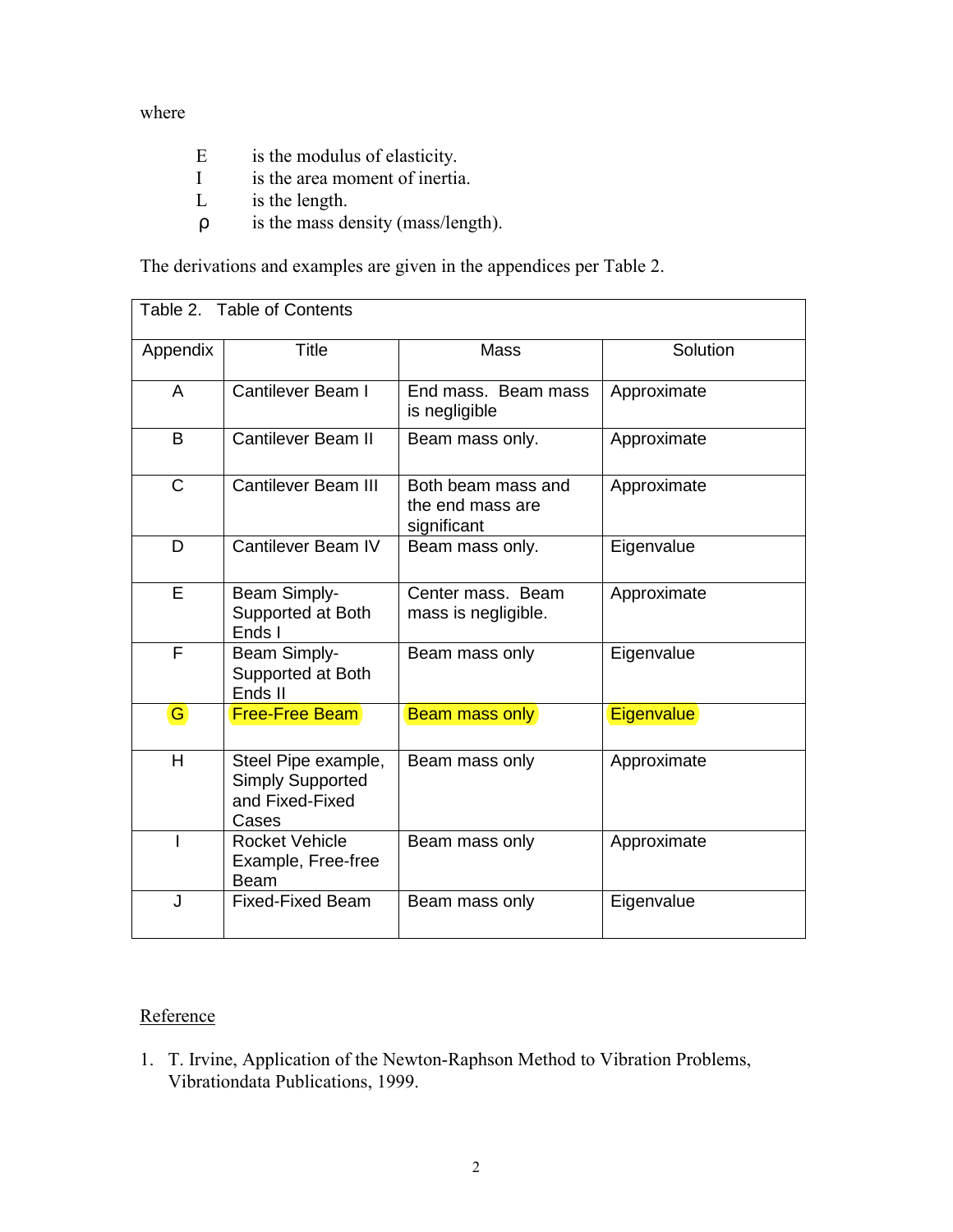## APPENDIX G

## Free-Free Beam

Consider a uniform beam with free-free boundary conditions.



Figure G-1.

The governing differential equation is

$$
-EI\frac{\partial^4 y}{\partial x^4} = \rho \frac{\partial^2 y}{\partial t^2}
$$
 (G-1)

Note that this equation neglects shear deformation and rotary inertia.

The following equation is obtain using the method in Appendix D

$$
\frac{d^4}{dx^4}Y(x) - c^2 \left\{ \frac{\rho}{EI} \right\} Y(x) = 0
$$
 (G-2)

The proposed solution is

$$
Y(x) = a_1 \sinh(\beta x) + a_2 \cosh(\beta x) + a_3 \sin(\beta x) + a_4 \cos(\beta x)
$$
 (G-3)

$$
\frac{dY(x)}{dx} = a_1 \beta \cosh(\beta x) + a_2 \beta \sinh(\beta x) + a_3 \beta \cos(\beta x) - a_4 \beta \sin(\beta x)
$$
 (G-4)

$$
\frac{d^2 Y(x)}{dx^2} = a_1 \beta^2 \sinh(\beta x) + a_2 \beta^2 \cosh(\beta x) - a_3 \beta^2 \sin(\beta x) - a_4 \beta^2 \cos(\beta x) \tag{G-5}
$$

$$
\frac{d^3 Y(x)}{dx^3} = a_1 \beta^3 \cosh(\beta x) + a_2 \beta^3 \sinh(\beta x) - a_3 \beta^3 \cos(\beta x) + a_4 \beta^3 \sin(\beta x)
$$
 (G-6)

Apply the boundary conditions.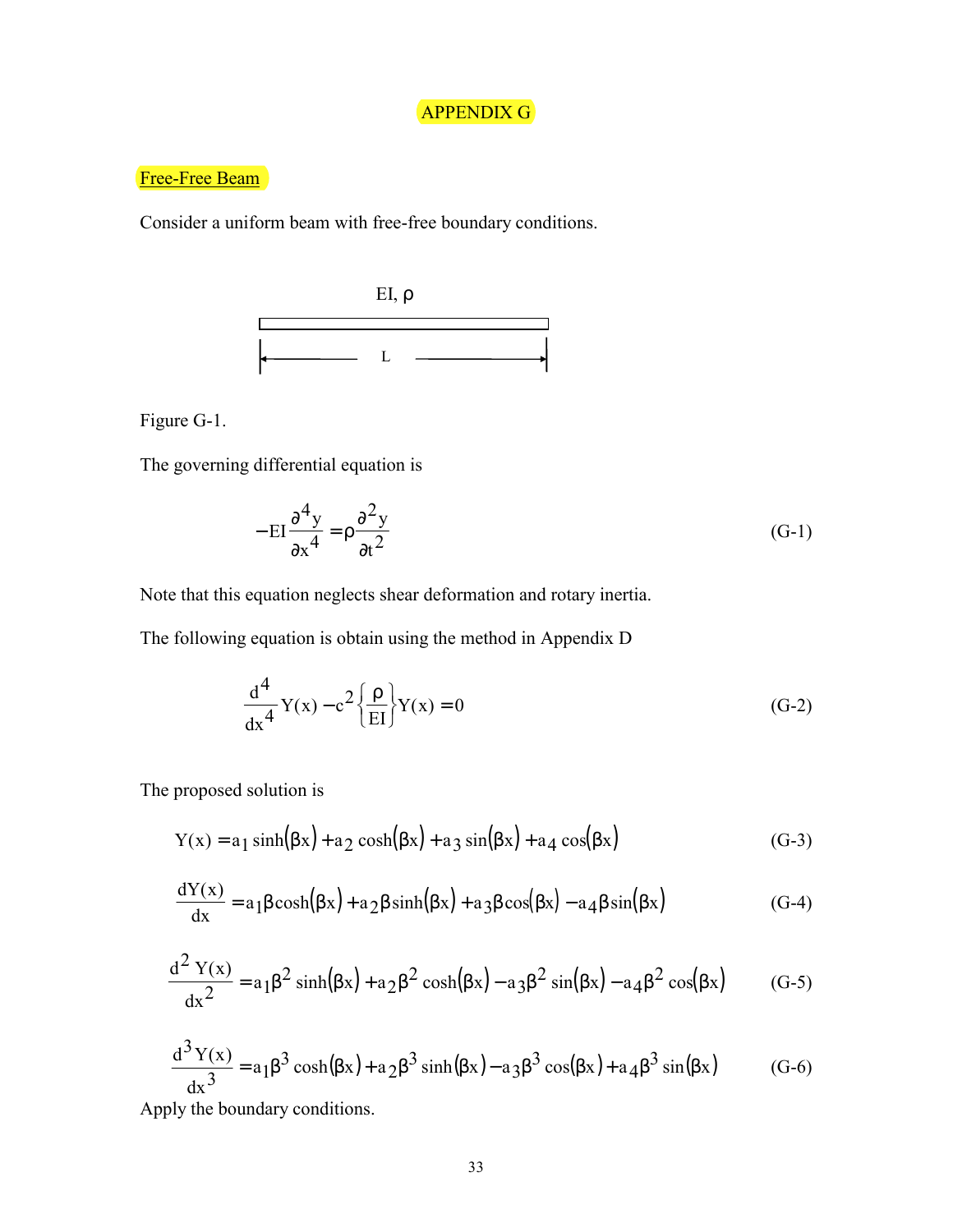$$
\left. \frac{d^2 Y}{dx^2} \right|_{X=0} = 0
$$
 (zero bending moment) (G-7)

$$
a_2 - a_4 = 0 \tag{G-8}
$$

$$
a_4 = a_2 \tag{G-9}
$$

$$
\left. \frac{d^3 Y}{dx^3} \right|_{X=0} = 0
$$
 (zero shear force) (G-10)

$$
a_1 - a_3 = 0 \tag{G-11}
$$

$$
a_3 = a_1 \tag{G-12}
$$

$$
\frac{d^2 Y(x)}{dx^2} = a_1 \beta^2 \left[ \sinh(\beta x) - \sin(\beta x) \right] + a_2 \beta^2 \left[ \cosh(\beta x) - \cos(\beta x) \right] \tag{G-13}
$$

$$
\frac{d^3Y(x)}{dx^3} = a_1\beta^3[\cosh(\beta x) - \cos(\beta x)] + a_2\beta^3[\sinh(\beta x) + \sin(\beta x)]
$$
 (G-14)

$$
\left. \frac{d^2 Y}{dx^2} \right|_{x=L} = 0
$$
 (zero bending moment) (G-15)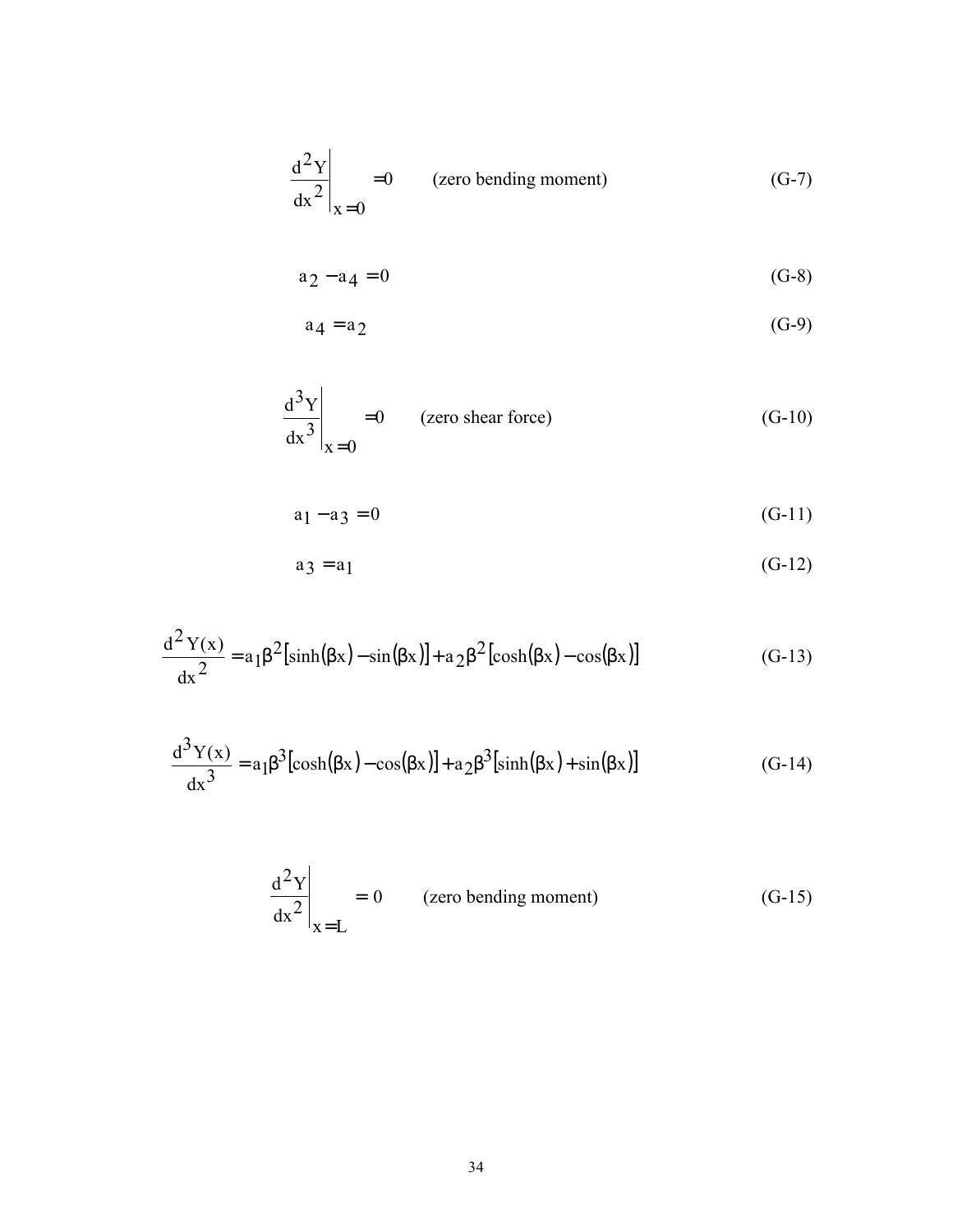$$
a_1[sinh(\beta L) - sin(\beta L)] + a_2[cosh(\beta L) - cos(\beta L)] = 0
$$
\n(G-16)

$$
\left. \frac{d^3 Y}{dx^3} \right|_{x=L} = 0 \qquad \text{(zero shear force)} \tag{G-17}
$$

$$
a_1[\cosh(\beta L) - \cos(\beta L)] + a_2[\sinh(\beta L) + \sin(\beta L)] = 0
$$
 (G-18)

Equation (G-16) and (G-18) can be arranged in matrix form.

$$
\begin{bmatrix}\n\sinh(\beta L) - \sin(\beta L) & \cosh(\beta L) - \cos(\beta L) \\
\cosh(\beta L) - \cos(\beta L) & \sinh(\beta L) + \sin(\beta L)\n\end{bmatrix}\n\begin{bmatrix}\na_1 \\
a_2\n\end{bmatrix}\n=\n\begin{bmatrix}\n0 \\
0\n\end{bmatrix}
$$
\n(G-19)

Set the determinant equal to zero.

$$
[\sinh(\beta L) - \sin(\beta L)][\sinh(\beta L) + \sin(\beta L)] - [\cosh(\beta L) - \cos(\beta L)]^2 = 0
$$
 (G-20)

$$
\sinh^2(\beta L) - \sin^2(\beta L) - \cosh^2(\beta L) + 2\cosh(\beta L)\cos(\beta L) - \cos^2(\beta L) = 0
$$
 (G-21)

$$
+2\cosh(\beta L)\cos(\beta L)-2=0
$$
 (G-22)

$$
\cosh(\beta L)\cos(\beta L) - 1 = 0\tag{G-23}
$$

The roots can be found via the Newton-Raphson method, Reference 1. The first root is

$$
\beta L = 4.73004 \tag{G-24}
$$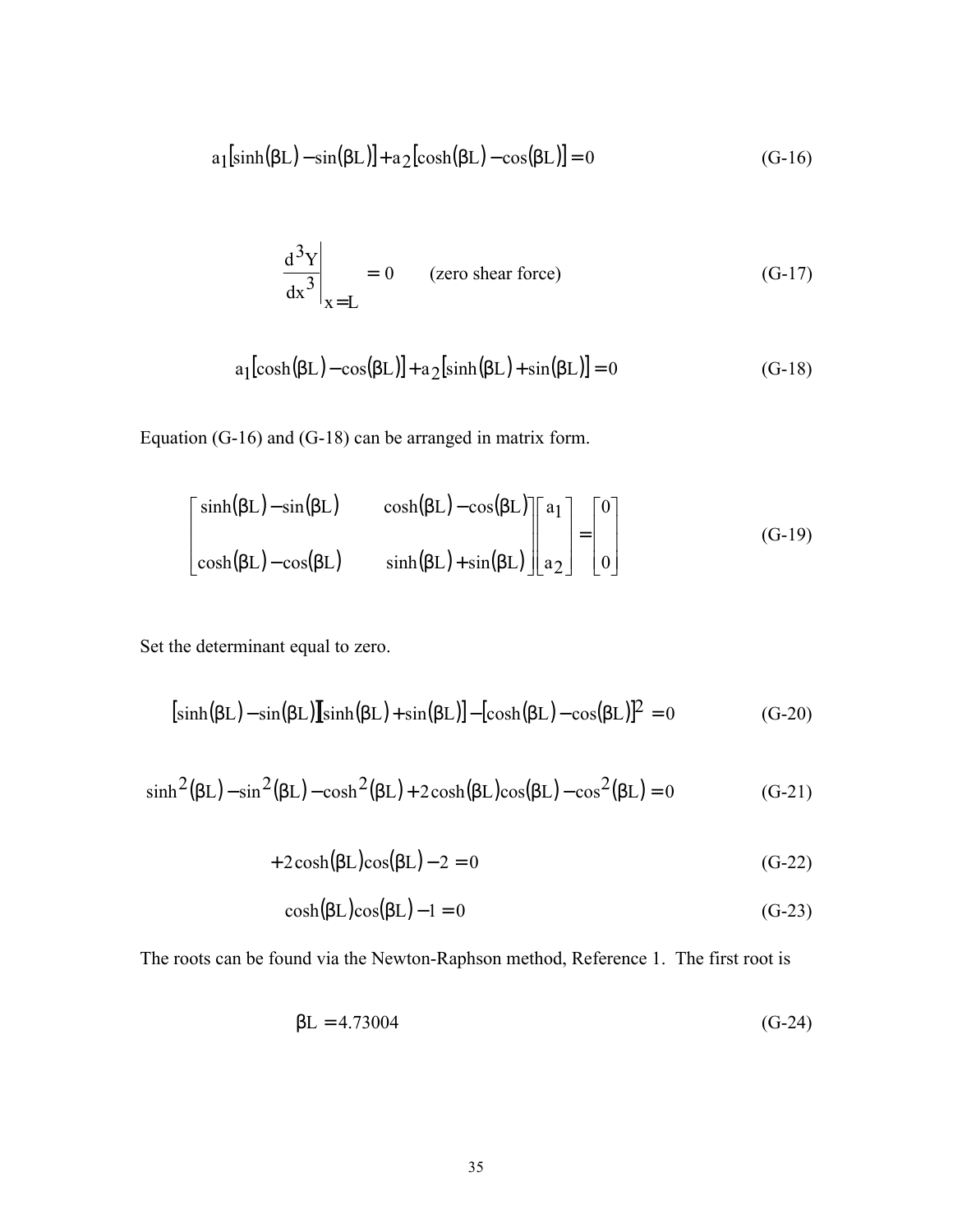$$
\omega_{n} = \beta_{n}^{2} \sqrt{\frac{EI}{\rho}}
$$
 (G-25)

$$
\omega_1 = \left[\frac{4.73004}{L}\right]^2 \sqrt{\frac{EI}{\rho}}
$$
 (G-26)

$$
\omega_1 = \left[\frac{22.373}{L^2}\right] \sqrt{\frac{EI}{\rho}}
$$
\n(G-27)

The second root is

$$
\beta L = 7.85320 \tag{G-28}
$$

$$
\omega_{n} = \beta_{n}^{2} \sqrt{\frac{EI}{\rho}}
$$
 (G-29)

$$
\omega_2 = \left[\frac{7.85320}{L}\right]^2 \sqrt{\frac{EI}{\rho}}
$$
 (G-30)

$$
\omega_2 = \left[\frac{61.673}{L^2}\right] \sqrt{\frac{EI}{\rho}}
$$
 (G-31)

$$
\omega_2 = 2.757 \omega_1 \tag{G-32}
$$

The third root is

$$
\beta L = 10.9956 \tag{G-33}
$$

$$
\omega_{n} = \beta_{n}^{2} \sqrt{\frac{EI}{\rho}}
$$
 (G-34)

$$
\omega_3 = \left[\frac{10.9956}{L}\right]^2 \sqrt{\frac{EI}{\rho}}
$$
 (G-35)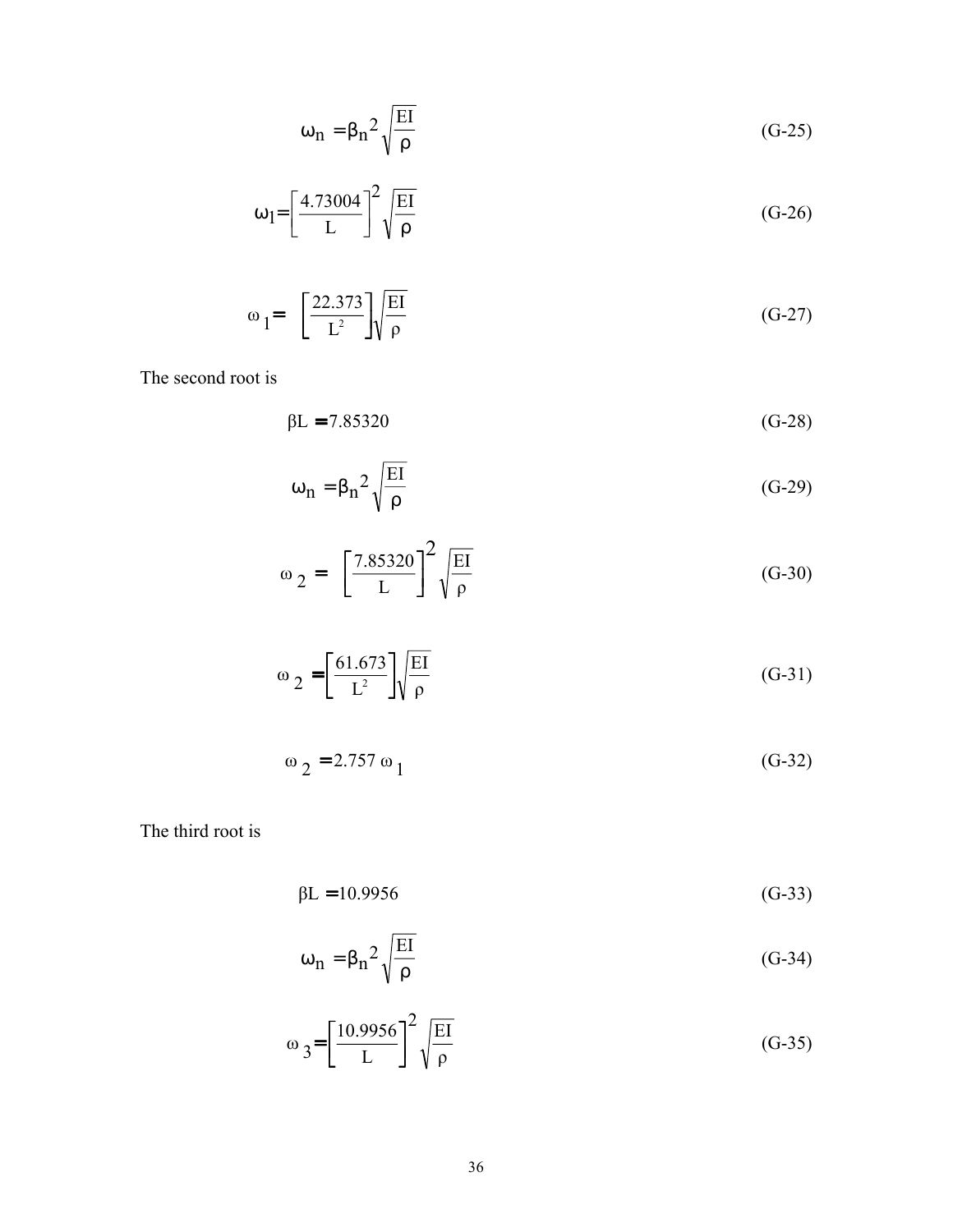$$
\omega_3 = \left[\frac{120.903}{L^2}\right] \sqrt{\frac{EI}{\rho}}
$$
 (G-36)

$$
\omega_3 = 5.404 \omega_1 \tag{G-37}
$$

Equation (G-18) can be expressed as

$$
a_2 = a_1 \left[ \frac{-\cosh(\beta L) + \cos(\beta L)}{\sinh(\beta L) + \sin(\beta L)} \right]
$$
 (G-38)

Recall

$$
a_4 = a_2 \tag{G-39}
$$

$$
a_3 = a_1 \tag{G-40}
$$

The displacement mode shape is thus

$$
Y(x) = a_1[\sinh(\beta x) + \sin(\beta x)] + a_2[\cosh(\beta x) + \cos(\beta x)]
$$
 (G-41)

$$
Y(x) = a_1 \left\{ \left[ \sinh(\beta x) + \sin(\beta x) \right] + \left[ \frac{-\cosh(\beta L) + \cos(\beta L)}{\sinh(\beta L) + \sin(\beta L)} \right] \left[ \cosh(\beta x) + \cos(\beta x) \right] \right\}
$$
 (G-42)